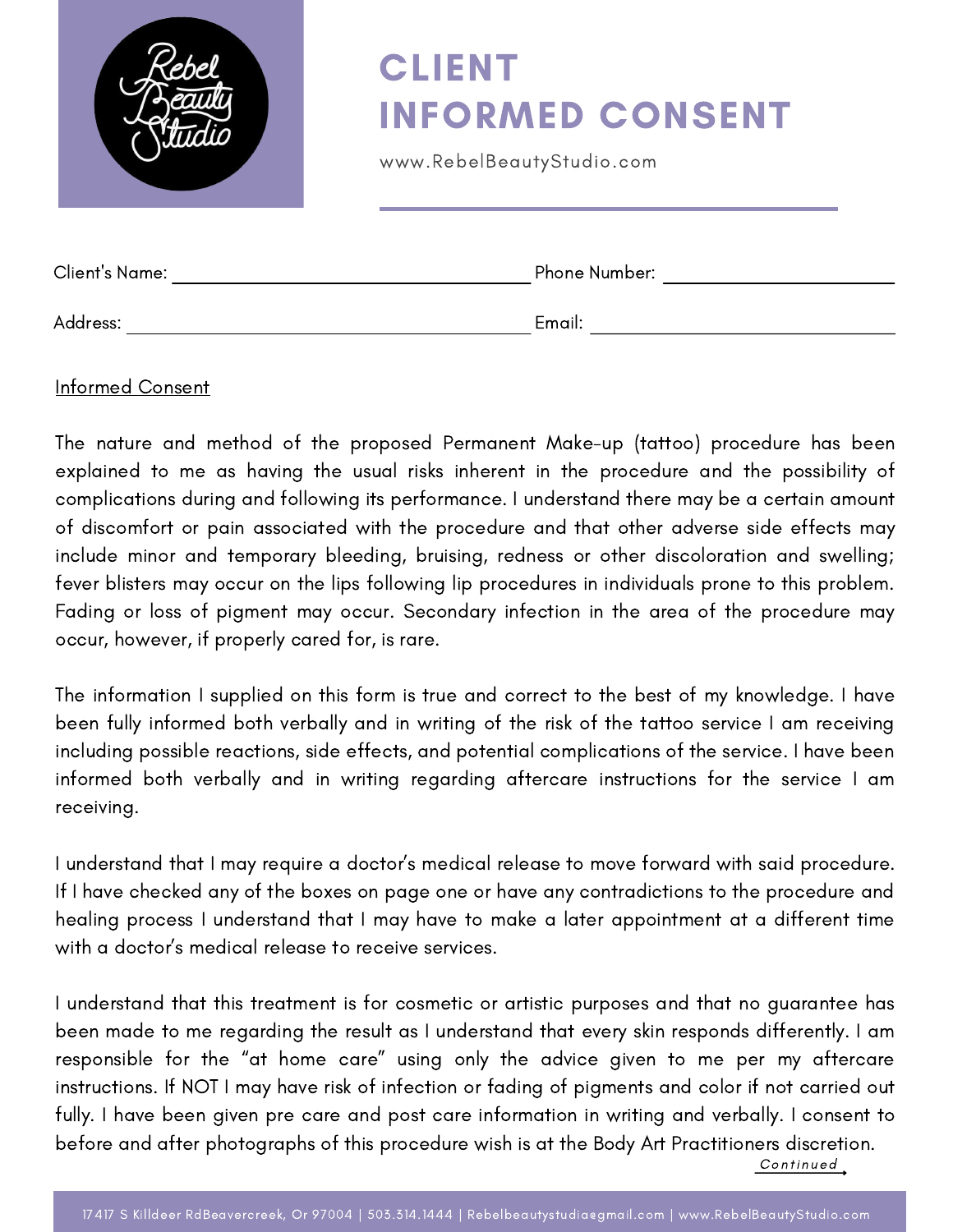

Informed Consent Continued

# CLIENT INFORMED CONSENT

www.RebelBeautyStudio.com

I understand that any tattoo work over old permanent cosmetic is considered a correction. I understand that my artist can only work within the parameters of what is currently being corrected. I understand that correction can be a lengthy process and have had a consultation prior to moving forward with procedures.

I understand that I must wait a minimum of 6-8 weeks for the procedure area to fully heal before there can be any kind of touch up

I understand that the initial and first procedure is not the final result or final outcome of my procedure. I agree to return for my touch up within 4 months of my initial procedure. If I do not schedule my touch up procedure or have it completed within 8 months of my initial procedure, I understand I will be charged the current touch up fee.

I acknowledge by signing below, that I have been given the full opportunity to ask any and all questions which I might have about the obtaining of any permanent cosmetic procedures from Rebel Beauty Studio, Nikki Matias. I also acknowledge that all of my questions have been answered to my full and total satisfaction. I specifically acknowledge that I have been advised of the fact and matters set below, and I agree as follows:

- I acknowledge that it is not reasonably possible to determine whether I might have an allergic reaction to any of the pigments, dyes, topical preparations, or processes used in the procedure; and I agree to accept the risk that such a reaction is possible. I have informed the practitioner of any existing problems.
- I acknowledge that complications are always possible as a result of the permanent make-up procedure, particularly in the event that post-procedural instructions are not followed
- I have received a copy of the After Care Instructions.
- All subsequent procedures after the first touch up can have an additional fee at the discretion of the artist
- I realize that my body is unique and the practitioner or any of the practitioner's associates cannot predict how my skin may react as a result of the procedure.
- Red Heads, blondes & fair skin (Fitz 1-2 skin types) can l be red, swollen and pigment MAY not take as expected. Additional procedures may be required to obtain desired results.

Continued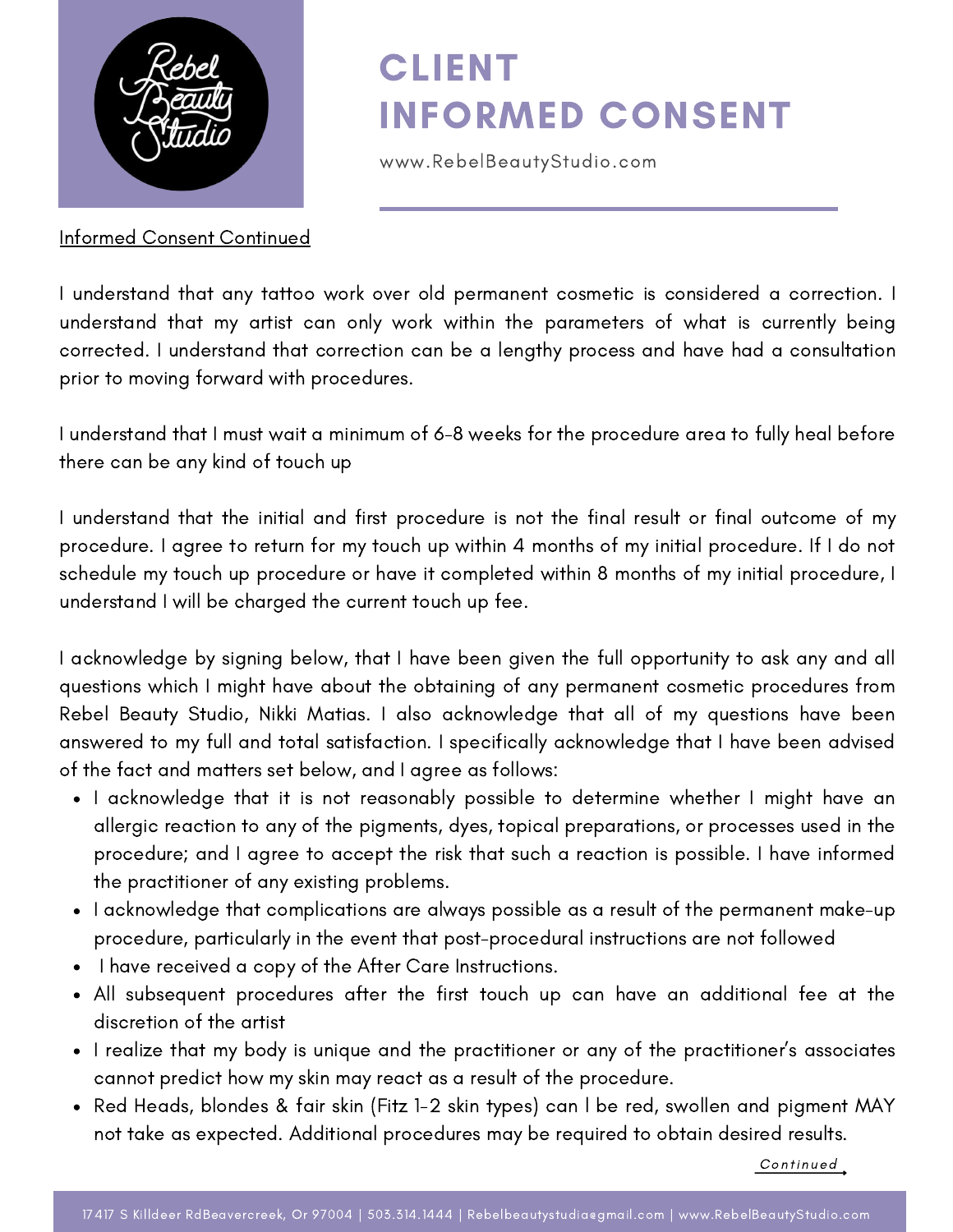

#### Informed Consent Continued

### CLIENT INFORMED CONSENT

www.RebelBeautyStudio.com

- Results WILL appear softer as the treated area heals. The area/s treated WILL NOT look as DEFINED or as BOLD as the 1st procedure.
- ALL procedures require 2 appointments & color boosts every 2 yrs to keep the color fresh.
- I acknowledge & understand that if I have oily/severely oily skin the pigment will heal/appear much softer and can look more solid due the over-production of oil glands. The pigment WILL fade quicker, look blurred or more solid. I accept these risks and would like to proceed.
- Frequent tanning and sun exposure WILL heal darker & fade the pigment quicker. It is recommended to NOT have a tan/burn (30 days before/after) on your face at the time of your procedure.
- I acknowledge & understand that pigment implanted on darker skin types ( i.e. Indian, African American, Filipino etc., the pigment will appear softer and blend more with your own skins melanin and will not appear as bold or defined as on lighter skin types and the hair strokes will be less visible.
- Alopecia clients- Due to the change in skin texture, pigments may heal more powdered and fade faster over time.
- I acknowledge that the procedure will result in a permanent change to my appearance and that no representations have been made to me as to later change or remove the result.
- I understand that skin altering procedures, such as plastic surgery, implants and/or injections may alter and degrade my permanent make-up. I further understand that such changes are not the fault of the practitioner and/or any of the practitioner's associates. I further understand that such changes in my appearance may not be correctable through further Permanent Make-up procedures.
- Thyroid Conditions & Medicines, WILL prevent the pigment from retaining, fade quickly or change in color. I accept these potential risks & wish to proceed.
- I ACKNOWLEDGE THAT NO GUARANTEES HAVE BEEN MADE TO ME CONCERNING THE RESULTS OF THIS PROCEDURE AND THAT THE PROFESSIONAL RECOMMENDATION IS A NATURAL LOOK.
- I accept responsibility for determining the color, shape and position of the brows that will be applied. I understand the actual color of the pigment may be modified slightly due to the tone and color of my skin.
- Continued • I acknowledge that the obtaining of Permanent Make-up procedure(s) is by my choice alone, and I consent to the application of the procedure and accept the risks.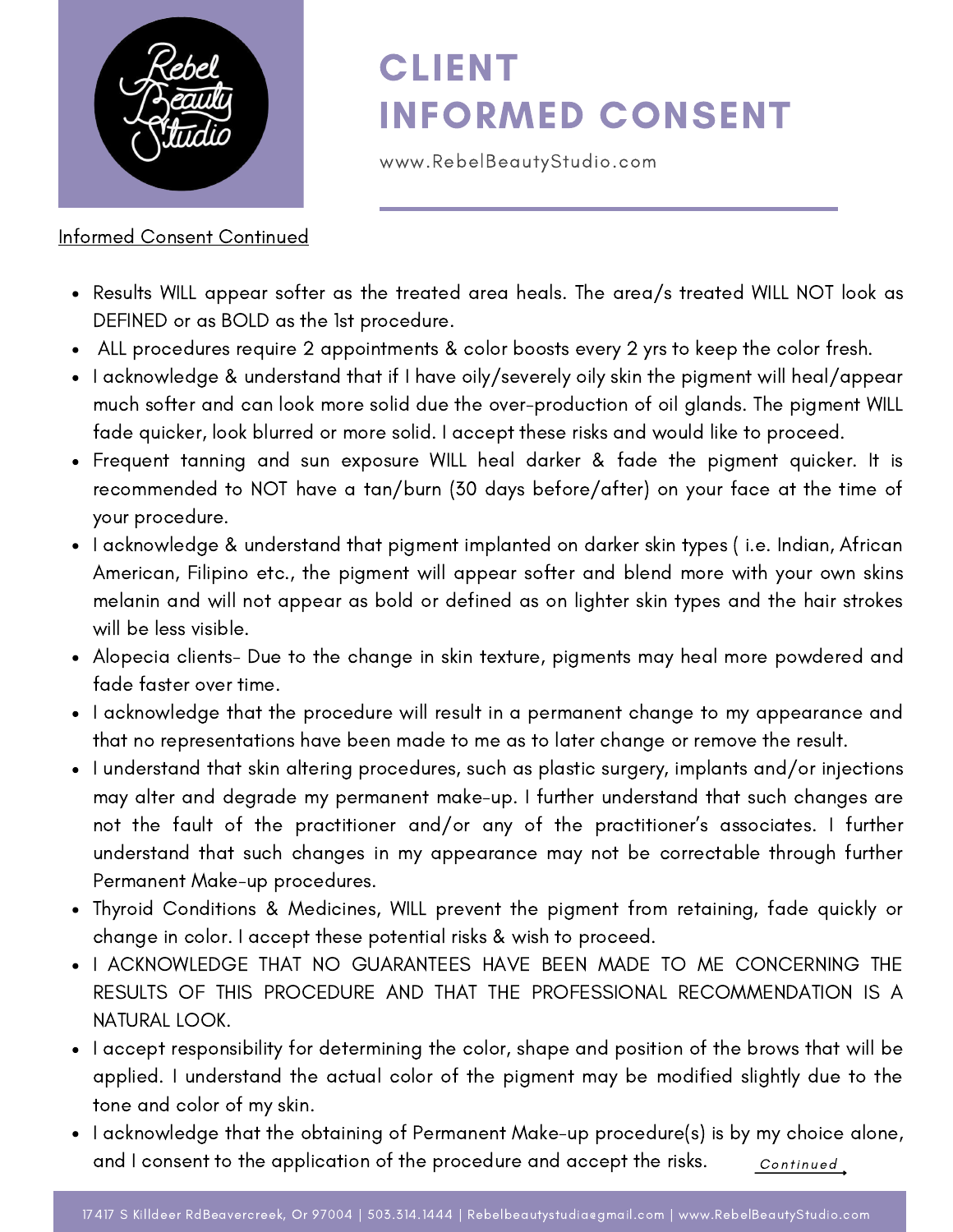

### Informed Consent Continued

# CLIENT INFORMED CONSENT

www.RebelBeautyStudio.com

- If you have had tattoo removal prior to the procedure, due to scar tissue the pigment may not retain. Further procedures may not be an option and I understand there are NO REFUNDS.
- Lunderstand that if any other technician applies permanent makeup over an area that was originally done by Nikki; she will no longer perform future treatments.
- . I understand that if I do not abide by the strict after care, I can ruin my results. The After Care is crucial for optimum pigment retention.
- Permanent Makeup is an ART, NOT a science. Client's results will vary and using a pencil or powder may or will still be needed. We have no control over your bodies healing process and each time a procedure is done, the pigment will have less retention due to scar tissue. Touch ups will not be done any sooner than the required time recommended by the technician.
- Absolutely NO Refunds after services have been performed.
- I understand that at a certain point as the skin ages, permanent cosmetics will no longer be an option

REBEL BEAUTY STUDIO, NIKKI MATIAS, CAN RELEASE ME AT ANY TIME FROM ANY FUTURE SERVICES IF SHE FEELS POLICIES OR PROCEDURES ARE NOT FOLLOWED

I have read and fully understand the contents of each paragraph and bullet point above. I acknowledge this is a legal & binding contract and that I have received no warranties or guarantees with respect to the benefits to be realized from or consequences of, the aforementioned procedure(s). I further acknowledge that at the time of signing this consent to this procedure(s), I was of sound mind and capable of making independent decisions for myself.

ClientSignature: Date: